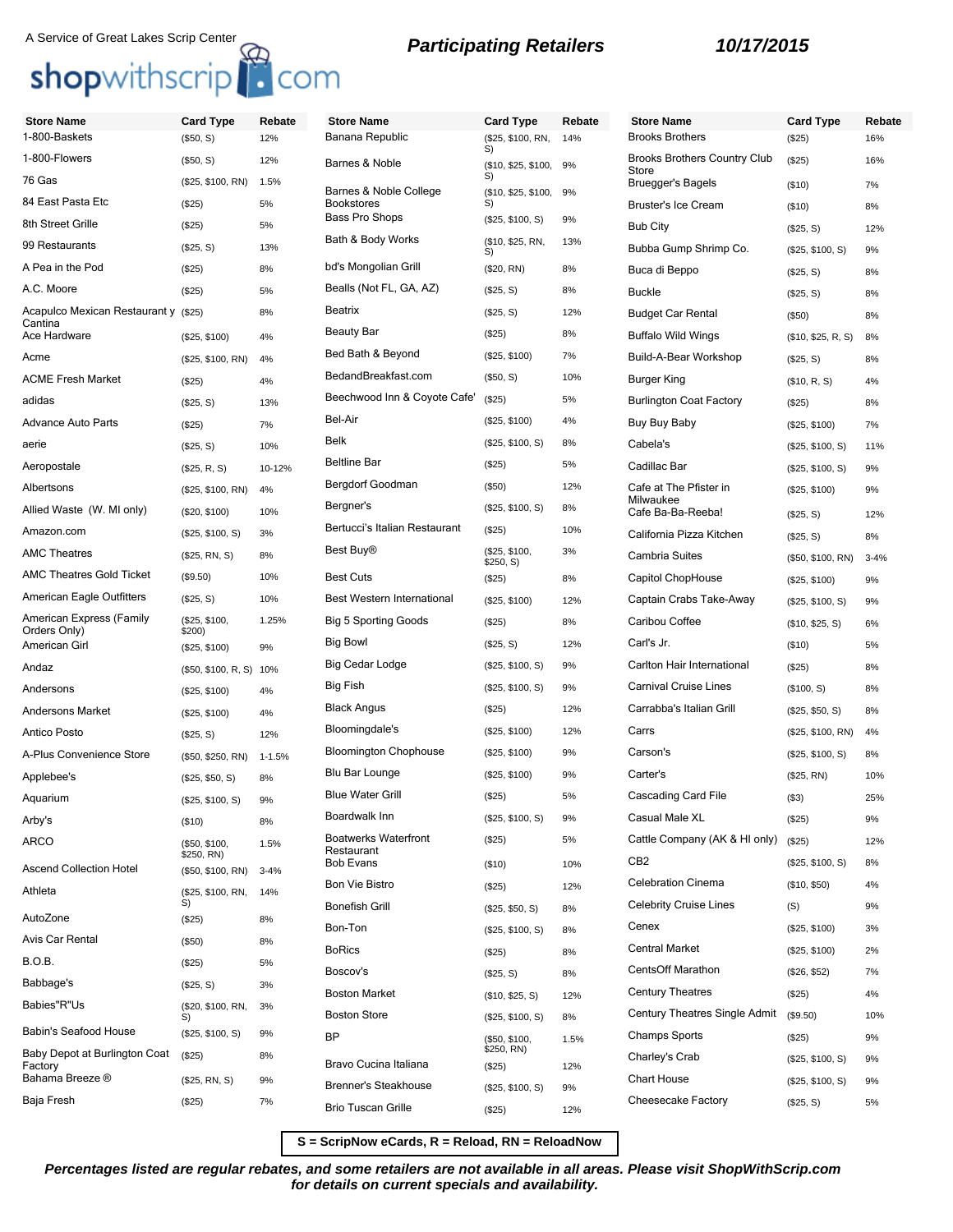| <b>Store Name</b>                   | <b>Card Type</b>           | Rebate     | <b>Store Name</b>                                | <b>Card Type</b>               | Rebate   | <b>Store Name</b>                                  | <b>Card Type</b>           | Rebate     |
|-------------------------------------|----------------------------|------------|--------------------------------------------------|--------------------------------|----------|----------------------------------------------------|----------------------------|------------|
| Chequers                            | (\$25)                     | 5%         | Crazy 8                                          | (\$25, R)                      | 13%      | El Segundo Sol                                     | (\$25, S)                  | 12%        |
| Cheryl's Cookies                    | (\$50, S)                  | 12%        | Crazy Horse Steak House                          | (\$25)                         | 5%       | El Torito                                          | (\$25)                     | 8%         |
| Chevron                             | (\$50, \$100,              | $1 - 1.5%$ | <b>Crew Cuts</b>                                 | (\$25)                         | 13%      | El Torito Grill                                    | (\$25)                     | 8%         |
| Chevy's Fresh Mex                   | \$250, RN)<br>(\$25)       | 8%         | Cub Foods (Not OH)                               | (\$25, \$100, RN)              | 4%       | Elder-Beerman                                      | (\$25, \$100, S)           | 8%         |
| Children's Place                    | (\$25, S)                  | 12%        | CVS/pharmacy                                     | (\$25, \$100, RN,              | 6%       | <b>Electronics Boutique</b>                        | (\$25, S)                  | 3%         |
| Chili's Grill & Bar                 | (\$25, \$50, S)            | 11%        | D&W Fresh Market                                 | S)<br>(\$25, \$100)            | 2%       | Everest                                            | (\$25, S)                  | 12%        |
| Chipotle Mexican Grill              | (\$10, S)                  | 10%        | D&W Quick Stop                                   | (\$25, \$100)                  | 2%       | <b>Express</b>                                     | (\$25, S)                  | 10%        |
| <b>Choice Hotels</b>                | (\$50, \$100, RN)          | $3 - 4%$   | Dairy Queen                                      | (\$10)                         | 3%       | Express for Men                                    | (\$25, S)                  | 10%        |
| Chop House Brewery                  | (\$25)                     | 6%         | D'Angelo Grilled Sandwiches                      | (\$10)                         | 10%      | Exxon                                              | (\$50, \$100,              | $1 - 1.5%$ |
| <b>Christmas Tree Shops</b>         | (\$25, \$100)              | 7%         | Darden <sup>®</sup> Restaurants                  | (\$25, RN, S)                  | 9%       | <b>Fairmont Hotels</b>                             | \$250, RN)<br>(\$100)      | 9%         |
| Chuck E. Cheese                     | (\$10)                     | 8%         | Dave & Buster's                                  | (\$25, S)                      | 13%      | <b>Fairway Market</b>                              | (\$25, \$100, RN)          | 4%         |
| <b>CineArts</b>                     | (\$25)                     | 4%         | Del Taco                                         | (\$10)                         | 4%       | <b>Family Express</b>                              | (\$25, \$100)              | 4%         |
| CineArts Single Admit               | (\$9.50)                   | 10%        | Dell Computer                                    | (\$100, S)                     | 4%       | <b>Family Fare Quick Stop</b>                      | (\$25, \$100)              | 2%         |
| Cinema Carousel                     | (\$10, \$50)               | 4%         | Delta Air Lines                                  | (\$250, \$1000, S)             | 4%       | <b>Family Fare Supermarket</b>                     | (\$25, \$100)              | 2%         |
| <b>Cinemark Theatres</b>            | (\$25)                     | 4%         | Dennis Uniform                                   | (\$20)                         | 5%       | <b>Family Video</b>                                | (\$10)                     | 12%        |
| <b>Cinemark Theatres Single</b>     | (\$9.50)                   | 10%        | Denny's                                          | (\$10)                         | 7%       | Famous Footwear                                    | (\$25)                     | 8%         |
| Admit<br><b>Cinemark Tinseltown</b> | (\$25)                     | 4%         | <b>Destination Maternity</b>                     | (\$25)                         | 8%       | Famous Hair                                        | (\$25)                     | 8%         |
| Cinemark Tinseltown Single          | (\$9.50)                   | 10%        | <b>Destination XL</b>                            | (\$25)                         | 9%       | Fandango                                           | (S)                        | 4%         |
| Admit<br>Cineplex Odeon             |                            |            | Di Pescara                                       | (\$25, S)                      | 12%      | <b>Fannie May Candies</b>                          | (\$10)                     | 25%        |
| Cineplex Odeon Gold Ticket          | (\$25, RN, S)              | 8%<br>10%  | Dick's Sporting Goods                            | (\$25, \$100)                  | 8%       | Farm Fresh Food & Pharmacy                         | (\$25, \$100, RN)          | 4%         |
| Circle K                            | (\$9.50)                   |            | Dierbergs                                        | (\$25, \$100)                  | 2.5%     | (VA and NC only)<br>Fazoli's                       | (\$25)                     | 7%         |
| CityVu Bistro                       | (\$25, \$100)              | 1.5%<br>5% | Dillard's                                        | (\$25, \$100)                  | 9%       | Festival Foods (MN)                                | (\$25, \$100)              | 4%         |
| Claim Jumper                        | (\$25)                     |            | Dining Concepts (MI only)                        | (\$25)                         | 5%       | <b>Fiesta Salons</b>                               | (\$25)                     | 8%         |
| Claire's                            | (\$25, \$100, S)           | 9%<br>9%   | Discover <sup>®</sup> Universal Gift Card        | (\$50, \$100,                  | 1.25%    | Finish Line                                        | (\$25)                     | 10%        |
| <b>Clarion Hotels</b>               | (\$10)                     |            | Disney                                           | \$250)                         |          | Fire Mountain                                      | (\$25)                     | 5%         |
| Clear Lounge                        | (\$50, \$100, RN)          | $3 - 4%$   |                                                  | (\$15, \$25, \$100,<br>\$1000) | 2%       | <b>First Choice Haircutters</b>                    | (\$25)                     | 8%         |
| Clementine's                        | (\$25, \$100)              | 9%         | <b>Disney Music</b>                              | (\$15, \$25, \$100,<br>\$1000) | 2%       | <b>Fish Tales</b>                                  | (\$25, \$100, S)           | 9%         |
| <b>Clementine's Too</b>             | (\$25)                     | 5%         | Domino's                                         | (\$10, R, S)                   | 8%       | <b>Fisherman's Wharf</b>                           | (\$25, \$100, S)           | 9%         |
| Coffee Bean & Tea Leaf              | (\$25)                     | 5%         | Don & Charlie's Steakhouse                       | (\$25, S)                      | 12%      | <b>Flat River Grill</b>                            | (\$25)                     | 5%         |
| <b>Cold Stone Creamery</b>          | (\$25, RN, S)              | 9%         | Donatos Pizza                                    | (\$10)                         | 10%      | Fleming's Prime Steakhouse                         | (\$25, \$50, S)            | 8%         |
| Columbia Sportswear                 | (\$10, S)                  | 8%         | Downtown Aquarium                                | (\$25, \$100, S)               | 9%       | <b>Flying Dutchman</b>                             | (\$25, \$100, S)           | 9%         |
| Comfort Inn                         | (S)                        | 7%         | Dressbarn                                        | (\$25)                         | 8%       | Food Lion                                          | (\$25, \$100)              | 3%         |
| <b>Comfort Suites</b>               | (\$50, \$100, RN)          | $3 - 4%$   | Dunham's Sports                                  | (\$25)                         | 8%       | Food Maxx                                          | (\$25, \$100)              | 2%         |
| <b>Community Canteen</b>            | (\$50, \$100, RN)          | $3 - 4%$   | Dunkin' Donuts                                   | (\$10, \$25)                   | 3%       | Foodease                                           | (\$25, S)                  | 12%        |
| <b>Container Store</b>              | (\$25, S)                  | 12%        | Dunn Bros. Coffee                                | (\$10)                         | 8%       | foodlife                                           | (\$25, S)                  | 12%        |
| Cool Cuts 4 Kids                    | (\$25, \$100, S)           | 9%         | Eat'n Park                                       | (\$10, \$25, R)                | 10%      | Foot Locker                                        | (\$25)                     | 9%         |
| Copps (WI only)                     | (\$25)                     | 8%         | <b>EB Games</b>                                  | (\$25, S)                      | 3%       | Footaction USA                                     | (\$25)                     | 9%         |
|                                     | (\$25, \$50, \$100,<br>RN) | 4%         | EBX                                              | (\$25, S)                      | 3%       | <b>Forest Hills Foods</b>                          | (\$25, \$100)              | 2%         |
| Corner Bar                          | (\$25)                     | 5%         | Econo Lodge                                      | (\$50, \$100, RN)              | $3 - 4%$ | Four Points by Sheraton                            | (\$25, \$100)              | 9%         |
| Cottage Bar                         | (\$25)                     | 5%         | <b>Edwards Theatres</b>                          | (\$25, S)                      | 8%       | (Chicago, IL only)<br>Frankie's 5th Floor Pizzeria |                            |            |
| <b>Country Buffet</b>               | (\$25)                     | 5%         | <b>Edwards Theatres Premiere</b><br>Movie Ticket | (\$10, S)                      | 10%      | Frankie's Scaloppine                               | (\$25, S)                  | 12%        |
| <b>Cousins Subs</b>                 | (\$10)                     | 9%         | <b>Eiffel Tower</b>                              | (\$25, S)                      | 12%      | <b>Fruit Bouquets</b>                              | (\$25, S)                  | 12%        |
| Crab House                          | (\$25, \$100, S)           | 9%         | Einstein Bros. Bagels                            | (\$10)                         | 10%      | Fuddruckers                                        | (\$50, S)                  | 12%        |
| <b>Cracker Barrel</b>               | (\$10, \$25, S)            | 9%         | El Paso Cantina                                  | (\$25)                         | 8%       | Funcoland                                          | (\$25)                     | 8%         |
| <b>Crate and Barrel</b>             | (\$25, \$100, S)           | 8%         | El Pollo Loco                                    | (\$10)                         | 6%       | <b>Funset Boulevard</b>                            | (\$25, S)<br>(\$25, \$100) | 3%<br>9%   |
|                                     |                            |            |                                                  |                                |          |                                                    |                            |            |

**S = ScripNow eCards, R = Reload, RN = ReloadNow**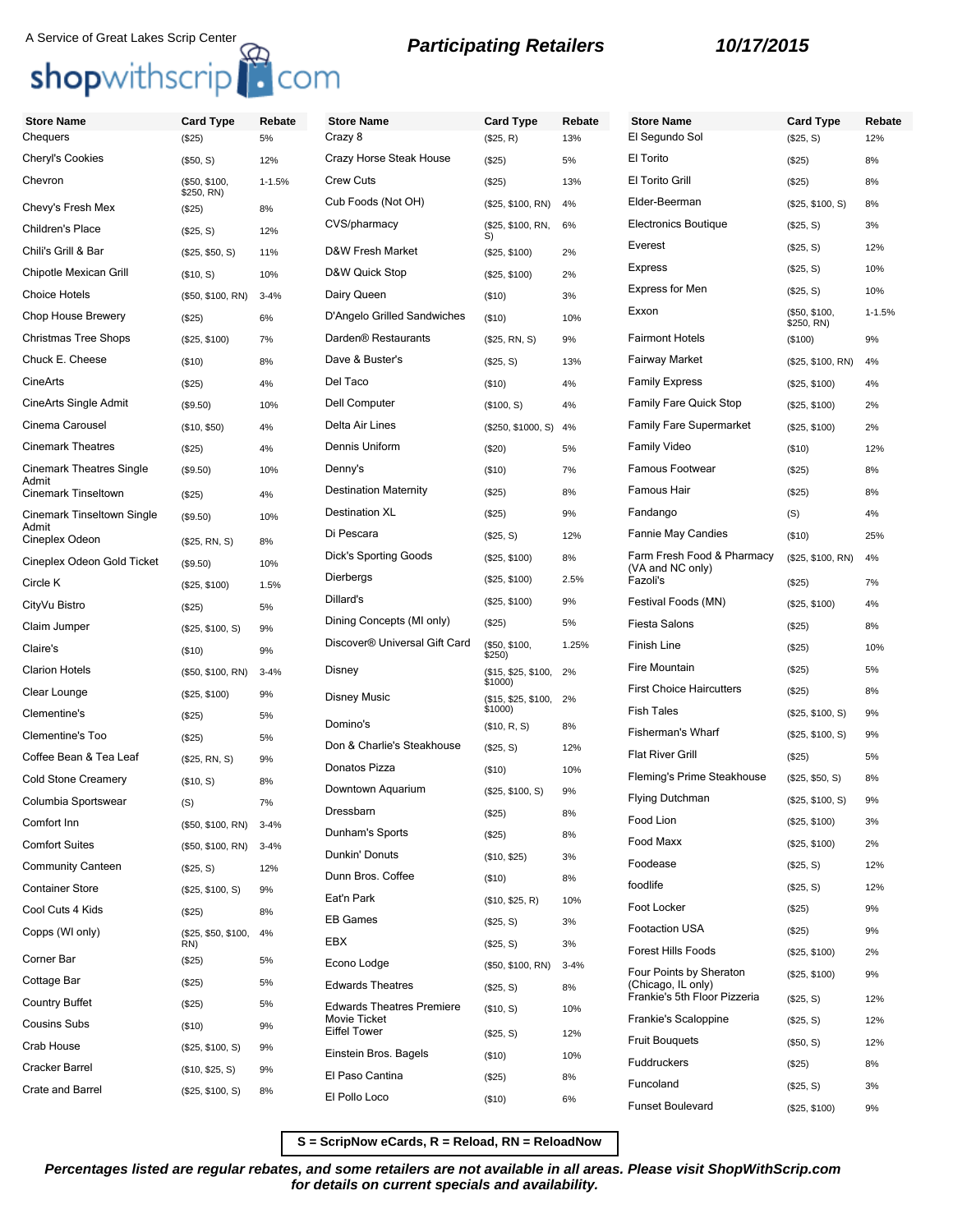# A Service of Great Lakes Scrip Center<br> **Shop**withscrip<br> **COM**

| <b>Store Name</b>                      | <b>Card Type</b>        | Rebate | <b>Store Name</b>                               | <b>Card Type</b>        | Rebate | <b>Store Name</b>                   | <b>Card Type</b>         | Rebate   |
|----------------------------------------|-------------------------|--------|-------------------------------------------------|-------------------------|--------|-------------------------------------|--------------------------|----------|
| GameStop                               | (\$25, S)               | 3%     | Herberger's                                     | (\$25, \$100, S)        | 8%     | Kirby House                         | (\$25)                   | 5%       |
| <b>Gander Mountain</b>                 | (\$25)                  | 8%     | <b>Hilton Galveston Island Resort</b>           | (\$25, \$100, S)        | 9%     | Kmart                               | (\$25, \$50, S)          | 4%       |
| Gandy Dancer                           | (\$25, \$100, S)        | 9%     | Hilton Madison Monona Terrace (\$25, \$100)     |                         | 9%     | Kohl's                              | (\$25, \$100, S)         | 4%       |
| Gap                                    | (\$25, \$100, RN,<br>S) | 14%    | Hilton Milwaukee City Center                    | (\$25, \$100)           | 9%     | <b>Kwik Star</b>                    | $(\$25, \$50, \$100)$ 4% |          |
| Gap Factory                            | (\$25, \$100, RN,       | 14%    | Hilton Minneapolis/Bloomington                  | (\$25, \$100)           | 9%     | <b>Kwik Trip</b>                    | (\$25, \$50, \$100) 4%   |          |
| Geneva ChopHouse                       | S)<br>(\$25, \$100)     | 9%     | Holiday Hair                                    | (\$25)                  | 8%     | L. Woods Tap & Pine Lodge           | (\$25, S)                | 12%      |
| GetGo                                  | (\$25, \$100)           | 4%     | Holiday Inn on the Beach-<br>Galveston, TX      | (\$25, \$100, S)        | 9%     | L.L.Bean                            | (\$25, \$100, S)         | 16%      |
| <b>GFS Marketplace</b>                 | (\$25, \$100, RN,       | 4%     | <b>Holiday Stationstores</b>                    | (\$25, \$100)           | 4%     | L2O                                 | (\$25, S)                | 12%      |
|                                        | S)                      |        | HomeGoods                                       | (\$25, \$100, S)        | 7%     | La Griglia                          | (\$25, \$100, S)         | 9%       |
| <b>Giant Eagle</b>                     | (\$25, \$100)           | 4%     | Hometown Buffet                                 | (\$25)                  | 5%     | Lady Foot Locker                    | (\$25)                   | 9%       |
| <b>Giant Food Stores</b>               | (\$25, \$50, \$100) 4%  |        | Honey Baked Ham                                 | (\$25)                  | 12%    | Land of Nod                         | (\$25, \$100, S)         | 8%       |
| <b>Giant Foods</b>                     | (\$25, \$50, \$100) 4%  |        | Horchow                                         | (\$50)                  | 12%    | Landry's Seafood                    | (\$25, \$100, S)         | 9%       |
| Gift Card Wrapper - 10 Pack            | (\$2)                   | 10%    | Hornbacher's (MN and ND only) (\$25, \$100, RN) |                         | 4%     | Landry's, Inc.                      | (\$25, \$100, S)         | 9%       |
| Global Hotel Card powered by<br>Orbitz | (S)                     | 10%    | <b>Hotel Phillips</b>                           | (\$25, \$100)           | 9%     | Lands' End                          | (\$25, \$100, S)         | 16%      |
| GNC                                    | (\$25)                  | 8%     | Hotels.com                                      | (S)                     | 6%     | Lands' End Kids                     | (\$25, \$100, S)         | 16%      |
| Golden Nugget                          | (\$25, \$100, S)        | 9%     | <b>HUB 51</b>                                   | (\$25, S)               | 12%    | Lands' End School                   | (\$25, \$100, S)         | 16%      |
| Golf Galaxy                            | (\$50)                  | 4%     | <b>Hudsonville Grille</b>                       | (\$25)                  | 5%     | Lane Bryant                         | (\$25)                   | 8%       |
| Golfsmith                              | (\$25, S)               | 8%     | <b>Hyatt Hotels</b>                             | (\$50, \$100, R, S) 10% |        | Legal Sea Foods                     | (\$25, S)                | 13%      |
| <b>Goodrich Quality Theaters</b>       | (\$10)                  | 4%     | <b>Hyatt House</b>                              | (\$50, \$100, R, S) 10% |        | Leo's Restaurant - Grand            | (\$25)                   | 12%      |
| Goody's                                | (\$25, S)               | 8%     | <b>Hyatt Place</b>                              | (\$50, \$100, R, S) 10% |        | Rapids, MI<br>Lettuce Entertain You | (\$25, S)                | 12%      |
| Gordmans                               | (\$25)                  | 7%     | <b>Hyatt Regency</b>                            | (\$50, \$100, R, S) 10% |        | Restaurants<br>Limited              | (\$25, S)                | 9%       |
| Grand Cafe in Lake Geneva              | (\$25, \$100)           | 9%     | Icing                                           | (\$10)                  | 9%     | Little Caesar's Pizza               | (\$20)                   | 8%       |
| <b>Grand Concourse</b>                 | (\$25, \$100, S)        | 9%     | <b>IHOP</b>                                     | (\$25, S)               | 8%     | Loews Cineplex                      | (\$25, RN, S)            | 8%       |
| <b>Grand Geneva Resort</b>             | (\$25, \$100)           | 9%     | Inn at Hawks Head                               | (\$25)                  | 5%     | Loews Cineplex Gold Ticket          | (\$9.50)                 | 10%      |
| <b>Grand Hyatt</b>                     | (\$50, \$100, R, S)     | 10%    | Inn at the Ballpark                             | (\$25, \$100, S)        | 9%     | Logan's Roadhouse                   | (\$25, S)                | 10%      |
| <b>Great Clips</b>                     | (\$25)                  | 8%     | InterContinental Milwaukee                      | (\$25, \$100)           | 9%     | Long John Silver's                  | (\$10)                   | 8%       |
| <b>Great Harvest Bread</b>             | (\$10)                  | 6%     | Irving Oil                                      | (\$50)                  | 2%     | LongHorn Steakhouse ®               | (\$25, RN, S)            | 9%       |
| Grotto                                 | (\$25, \$100, S)        | 9%     | Islamorada Fish Company                         | (\$25, \$100, S)        | 9%     | Lord & Taylor                       | (\$25)                   | 8%       |
| Groupon.com                            | (\$25, S)               | 7%     | Islands                                         | (\$25)                  | 8%     | Lou Malnati's Pizzeria              | (\$10)                   | 8%       |
| <b>Guitar Center</b>                   | (\$25)                  | 4%     | <b>iTunes®</b>                                  | (\$15, \$25, S)         | 5%     | Lowe's                              | (\$20, \$25, \$100,      | 4%       |
| Gulf Oil                               | (\$25)                  | 1.5%   | J. Crew                                         | (\$25)                  | 13%    |                                     | \$500, \$1000, R,<br>S)  |          |
| Gymboree                               | (\$25, R)               | 13%    | Jack in the Box                                 | (\$10)                  | 4%     | Lucky (Southern CA Only)            | (\$25, \$100, RN) 4%     |          |
| Hair by Stewarts                       | (\$25)                  | 8%     | James Street Inn                                | (\$25)                  | 5%     | Lucky Supermarket                   | (\$25, \$100)            | 2%       |
| Hair Plus                              | (\$25)                  | 8%     | jcpenney                                        | (\$25, \$100, RN,       | 5%     | M Burger                            | (\$25, S)                | 12%      |
| HairMasters                            | (\$25)                  | 8%     |                                                 | S)                      |        | M Street Kitchen                    | (\$25, S)                | 12%      |
| Hallmark                               | (\$25, R)               | 4%     | Jean Louis David                                | (\$25)                  | 8%     | Macaroni Grill                      | (\$25, \$50, S)          | 11%      |
| Hard Rock Cafe                         | (\$25)                  | 10%    | Jewel Osco                                      | (\$25, \$100, RN)       | 4%     | Macy's                              | (\$25, \$100, S)         | 10%      |
| Hardee's                               | (\$10)                  | 5%     | Jiffy Lube                                      | (\$30, RN, S)           | 8%     | Maggiano's Little Italy             | (\$25, \$50, S)          | 11%      |
| Harlow's                               | (\$25, \$100, S)        | 9%     | Jo-Ann Fabric and Craft Stores                  | (\$25)                  | 6%     | Magic Johnson Theatres              | (\$25, RN, S)            | 8%       |
| Harmon Face Values                     | (\$25, \$100)           | 7%     | Joe's Seafood Prime Steak &<br>Stone Crab       | (\$25, S)               | 12%    | Magic Johnson Theatres Gold         | (\$9.50)                 | 10%      |
| Harry and David                        | (S)                     | 9%     | Journeys                                        | (\$25)                  | 10%    | Ticket<br>Magic Pan Crepe Stand     | (\$25, S)                | 12%      |
| Harry London Chocolates                | (\$50, S)               | 12%    | Journeys Kidz                                   | (\$25)                  | 10%    | <b>Mainstay Suites</b>              |                          | $3 - 4%$ |
| <b>HeadStart Hair Care</b>             | (\$25)                  | 8%     | Kemah Boardwalk                                 | (\$25, \$100, S)        | 9%     | Mangiamo                            | (\$50, \$100, RN)        |          |
| Hearty Platter Cafe &                  | (\$25, \$50, \$100)     | 4%     | Kids Foot Locker                                | (\$25)                  | 9%     | Marathon                            | (\$25)                   | 5%       |
| Restaurant<br><b>HEB</b>               | (\$25, \$100)           | 2%     | Kil@Wat                                         | (\$25, \$100)           | 9%     |                                     | (\$25, \$100,<br>\$250)  | 3%       |
|                                        |                         |        | King Kullen                                     | (\$50)                  | 4%     | Marco New American Bistro           | (\$25)                   | 5%       |

**S = ScripNow eCards, R = Reload, RN = ReloadNow**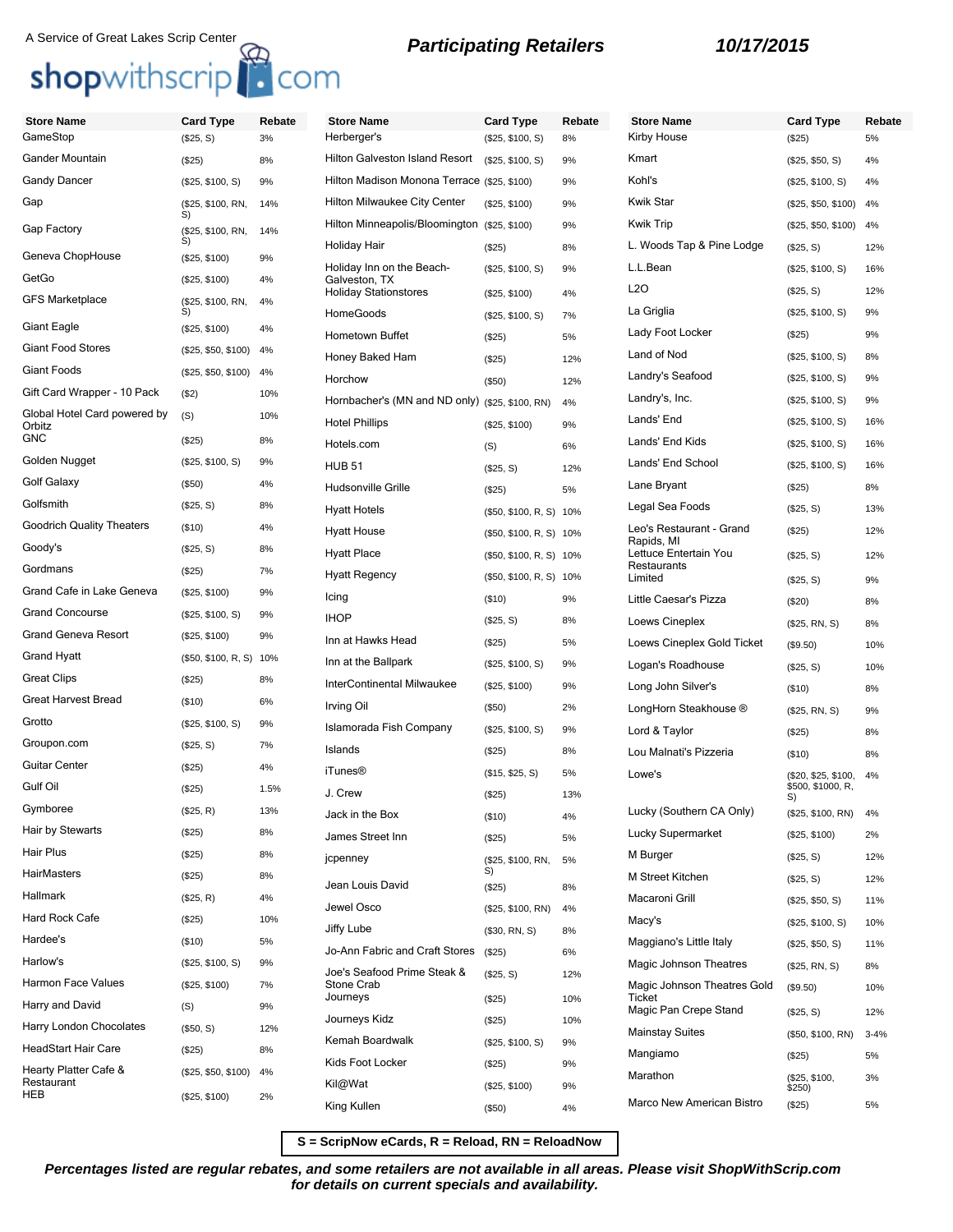### A Service of Great Lakes Scrip Center **Retailers** *Participating Retailers* **10/17/2015**<br>**Shopwithscrip Retailers**

| <b>Store Name</b>                        | <b>Card Type</b>            | Rebate     | <b>Store Name</b>                            | <b>Card Type</b>        | <b>Rebat</b> |
|------------------------------------------|-----------------------------|------------|----------------------------------------------|-------------------------|--------------|
| <b>Marcus Resorts</b>                    | (\$25, \$100)               | 9%         | Old Chicago                                  | (\$25)                  | 6%           |
| <b>Marcus Theatres</b>                   | (\$25, \$100)               | 9%         | Old Country Buffet                           | (\$25)                  | 5%           |
| Mariano's (IL Only)                      | (\$25, \$50, \$100,<br>RN)  | 4%         | Old Navy                                     | (\$25, \$100, RN,<br>S) | 14%          |
| Marios                                   | (\$25)                      | 5%         | Olive Garden ®                               | (\$25, RN, S)           | 9%           |
| Marshalls                                | (\$25, \$100, S)            | 7%         | Omaha Steaks                                 | (\$25, S)               | 11%          |
| Martin's Food Market (MD, PA,<br>VA, WV) | (\$25, \$50, \$100)         | 4%         | Omelette Shoppe                              | (S25)                   | 5%           |
| <b>Mason Street Grill</b>                | (\$25, \$100)               | 9%         | On The Border                                | (\$25, \$50, S)         | 11%          |
| <b>MasterCuts</b>                        | (S25)                       | 8%         | One Trick Pony Grill and<br>Taproom          | (\$25)                  | 5%           |
| Maurices                                 | (\$20)                      | 7%         | ONtheGO Travel Card powered                  | (\$50, \$250)           | 4%           |
| <b>MC Sports</b>                         | (\$25)                      | 8%         | by ORBITZ<br><b>Oriental Trading Company</b> | (\$25)                  | 9%           |
| McCormick & Schmick's                    | (\$25, \$100, S)            | 9%         | OshKosh                                      | (\$25, RN)              | 10%          |
| Meijer (not AK and HI)                   | (\$25, \$50, \$100,<br>R)   | 3%         | Osteria Via Stato                            | (\$25, S)               | 12%          |
| Menards                                  | (\$25, \$100,               | 3%         | Ottawa Beach Inn                             | (S25)                   | 5%           |
| Men's Wearhouse                          | \$500)<br>(\$25)            | 8%         | Outback Steakhouse                           | (\$25, \$50, S)         | 8%           |
| Mermaid Bar and Grill                    | (\$25)                      | 5%         | Outlooks for Hair                            | (\$25)                  | 8%           |
| Metro Market (WI only)                   | (\$25, \$50, \$100,         | 4%         | Overstock.com                                | (\$25, S)               | 8%           |
| Mia & Maxx Hair Studio                   | RN)                         |            | Overton's                                    | (\$25)                  | 8%           |
|                                          | (\$25)                      | 8%         | P.F. Chang's China Bistro                    | (\$25, S)               | 8%           |
| <b>Michaels</b>                          | (S25)                       | 4%         | P.S. From Aeropostale                        | (\$25, R, S)            | 10-12%       |
| Miller Time Pub                          | (\$25, \$100)               | 9%         | Palais Royal                                 | (\$25, S)               | 8%           |
| Milwaukee ChopHouse                      | (\$25, \$100)               | 9%         | Panda Express                                | (\$25)                  | 8%           |
| Mimis Cafe                               | (S25)                       | 8%         | Pandora Media                                | (S)                     | 12%          |
| Mitchell's Hair Styling (NC only)        | (S25)                       | 8%         | Panera Bread                                 | (\$10, \$25, S)         | 9%           |
| Mity Nice Bar & Grill                    | (\$25, S)                   | 12%        | Panopoulos Salons                            | (\$25)                  | 8%           |
| Mobil                                    | (\$50, \$100,<br>\$250, RN) | $1 - 1.5%$ | Papa Gino's Pizzeria                         | $($ \$10)               | 10%          |
| Mon Ami Gabi                             | (\$25, S)                   | 12%        | Papa John's Pizza                            | (\$10, R, S)            | 8%           |
| Morton's Steakhouse                      | (\$25, \$100, S)            | 9%         | Papa Murphy's Pizza                          | (\$10)                  | 8%           |
| <b>Motherhood Maternity</b>              | (\$25)                      | 8%         | Pappadeaux                                   | (\$25, S)               | 6%           |
| MotoMart                                 | $($ \$50)                   | 5%         | Pappas Bar-B-Q                               | (\$25, S)               | 6%           |
| Muer Seafood                             | (\$25, \$100, S)            | 9%         | Pappas Bros. Steakhouse                      | (\$25, S)               | 6%           |
| Nacional 27                              | (\$25, S)                   | 12%        | Pappas Burger                                | (\$25, S)               | 6%           |
| Neiman Marcus                            | (\$50)                      | 12%        | Pappas Restaurants                           | (\$25, S)               | 6%           |
| New Holland Brewing<br>Restaurant & Pub  | (\$25)                      | 5%         | Pappas Seafood House                         | (\$25, S)               | 6%           |
| Nike                                     | (\$25, S)                   | 12%        | Pappasito's                                  | (\$25, S)               | 6%           |
| Noah's Bagels                            | (\$10)                      | 10%        | Paradise Bakery                              | (\$10)                  | 9%           |
| Nob Hill Foods                           | (\$25, \$100)               | 4%         | Paris Club Bistro & Bar                      | (\$25, S)               | 12%          |
| Noodles & Company                        | (\$10)                      | 8%         | Park Avenue Grill                            | (\$25, \$100)           | 9%           |
| NOOK by Barnes & Noble                   | (\$10, \$25, \$100,         | 9%         | Park Hyatt                                   | (\$50, \$100, R, S) 10% |              |
| Noto's Old World Italian Dining          | (\$25)                      | 5%         | Pavilions                                    | (\$25, \$100, RN)       | 4%           |
| Oceanaire                                | (\$25, \$100, S)            | 9%         | Payless Shoes                                | $(\$20)$                | 13%          |
| O'Charley's                              | (\$25, S)                   | 13%        | PBteen                                       | (\$25, \$100, S)        | 8%           |
| Office Depot                             | (\$25, \$100)               | 5%         | Peapod Online Grocery                        | (\$25, \$50, \$100)     | 4%           |

Office Max (\$25, \$100) 5% Old Boys' Brewhouse (\$25) 5%

| <b>Store Name</b>                                   | <b>Card Type</b>        | Rebate | <b>Store Name</b>                       | <b>Card Type</b>           | Rebate   |
|-----------------------------------------------------|-------------------------|--------|-----------------------------------------|----------------------------|----------|
| Old Chicago                                         | (\$25)                  | 6%     | Peohe's                                 | (\$25, \$100, S)           | 9%       |
| Old Country Buffet                                  | (\$25)                  | 5%     | Pep Boys                                | (\$20)                     | 4%       |
| Old Navy                                            | (\$25, \$100, RN,<br>S) | 14%    | Pereddies Italian Restaurant            | (\$25)                     | 5%       |
| Olive Garden ®                                      | (\$25, RN, S)           | 9%     | Petco                                   | (S)                        | 5%       |
| Omaha Steaks                                        | (\$25, S)               | 11%    | PetSmart                                | (\$25)                     | 4%       |
| Omelette Shoppe                                     | (\$25)                  | 5%     | Petterino's                             | (\$25, S)                  | 12%      |
| On The Border                                       | (\$25, \$50, S)         | 11%    | <b>Pfister Hotel</b>                    | (\$25, \$100)              | 9%       |
| One Trick Pony Grill and                            | (\$25)                  | 5%     | Pick 'n Save (WI only)                  | (\$25, \$50, \$100,<br>RN) | 4%       |
| Taproom<br>ONtheGO Travel Card powered<br>by ORBITZ | (\$50, \$250)           | 4%     | Pier 1 Imports                          | (\$25)                     | 9%       |
| Oriental Trading Company                            | (\$25)                  | 9%     | Pietro's                                | (\$25)                     | 5%       |
| OshKosh                                             | (\$25, RN)              | 10%    | Piggly Wiggly (WI, IL only)             | (\$25, \$50, \$100)        | 3%       |
| Osteria Via Stato                                   | (\$25, S)               | 12%    | Pilot Flying J                          | (\$25, \$100)              | 2%       |
| Ottawa Beach Inn                                    | (\$25)                  | 5%     | Pizza Hut (Not AK or HI)                | (\$10, S)                  | 8%       |
| Outback Steakhouse                                  | (\$25, \$50, S)         | 8%     | Pizza Ranch                             | (\$25)                     | 8%       |
| Outlooks for Hair                                   | (\$25)                  | 8%     | Pizzeria Due                            | (\$25, S)                  | 12%      |
| Overstock.com                                       | (\$25, S)               | 8%     | Pizzeria Uno                            | (\$25, S)                  | 12%      |
| Overton's                                           | (\$25)                  | 8%     | Pizzeria Via Stato                      | (\$25, S)                  | 12%      |
| P.F. Chang's China Bistro                           | (\$25, S)               | 8%     | PlanetX                                 | (\$25, S)                  | 3%       |
| P.S. From Aeropostale                               | (\$25, R, S)            | 10-12% | Platinum Hotel in Las Vegas             | (\$25, \$100)              | 9%       |
| Palais Royal                                        | (\$25, S)               | 8%     | <b>Plum Market</b>                      | (\$50)                     | 3%       |
| Panda Express                                       | (\$25)                  | 8%     | Popcorn Factory                         | (\$50, S)                  | 12%      |
| Pandora Media                                       | (S)                     | 12%    | Pottery Barn                            | (\$25, \$100, S)           | 8%       |
| Panera Bread                                        | (\$10, \$25, S)         | 9%     | Pottery Barn Kids                       | (\$25, \$100, S)           | 8%       |
| Panopoulos Salons                                   | (\$25)                  | 8%     | Qdoba Mexican Grill                     | (\$25)                     | 7%       |
| Papa Gino's Pizzeria                                | (\$10)                  | 10%    | Quality Inn                             | (\$50, \$100, RN)          | $3 - 4%$ |
| Papa John's Pizza                                   | (\$10, R, S)            | 8%     | Quality Mart                            | (\$50)                     | 3%       |
| Papa Murphy's Pizza                                 | (\$10)                  | 8%     | <b>Quality Plus</b>                     | (\$50)                     | 3%       |
| Pappadeaux                                          | (\$25, S)               | 6%     | Quick Chek                              | (\$25)                     | 2%       |
| Pappas Bar-B-Q                                      | (\$25, S)               | 6%     | QVC                                     | (S)                        | 5%       |
| Pappas Bros. Steakhouse                             | (\$25, S)               | 6%     | R.J. Grunts                             | (\$25, S)                  | 12%      |
| Pappas Burger                                       | (\$25, S)               | 6%     | Rainforest Cafe                         | (\$25, \$100, S)           | 9%       |
| Pappas Restaurants                                  | (\$25, S)               | 6%     | Raley's                                 | (\$25, \$100)              | 4%       |
| Pappas Seafood House                                | (\$25, S)               | 6%     | Randalls                                | (\$25, \$100, RN)          | 4%       |
| Pappasito's                                         | (\$25, S)               | 6%     | Rave Cinemas                            | (\$25)                     | 4%       |
| Paradise Bakery                                     | (\$10)                  | 9%     | Red Ball Jet Cafe                       | (\$25)                     | 5%       |
| Paris Club Bistro & Bar                             | (\$25, S)               | 12%    | Red Lobster ®                           | (\$25, RN, S)              | 9%       |
| Park Avenue Grill                                   | (\$25, \$100)           | 9%     | Red Piano                               | (\$25, \$100)              | 9%       |
| Park Hyatt                                          | (\$50, \$100, R, S)     | 10%    | Red Robin                               | (\$25, S)                  | 9%       |
| Pavilions                                           | (\$25, \$100, RN)       | 4%     | Red Sushi                               | (\$25, \$100, S)           | 9%       |
| Payless Shoes                                       | (\$20)                  | 13%    | Reel Club                               | (\$25, S)                  | 12%      |
| PBteen                                              | (\$25, \$100, S)        | 8%     | <b>Regal Theatres</b>                   | (\$25, S)                  | 8%       |
| Peapod Online Grocery                               | (\$25, \$50, \$100)     | 4%     | Regal Theatres Premiere Movie (\$10, S) |                            | 10%      |
| Peebles                                             | (\$25, S)               | 8%     | Ticket<br>Regis Salons                  | (\$25)                     | 8%       |
| Peet's Coffee & Tea                                 | (\$20)                  | 8%     | Regis Signature Salon                   | (\$25)                     | 8%       |
| Pei Wei Asian Diner                                 | (\$25, S)               | 8%     | REI                                     | (\$25)                     | 8%       |
|                                                     |                         |        |                                         |                            |          |

**S = ScripNow eCards, R = Reload, RN = ReloadNow**

**Percentages listed are regular rebates, and some retailers are not available in all areas. Please visit ShopWithScrip.com for details on current specials and availability.**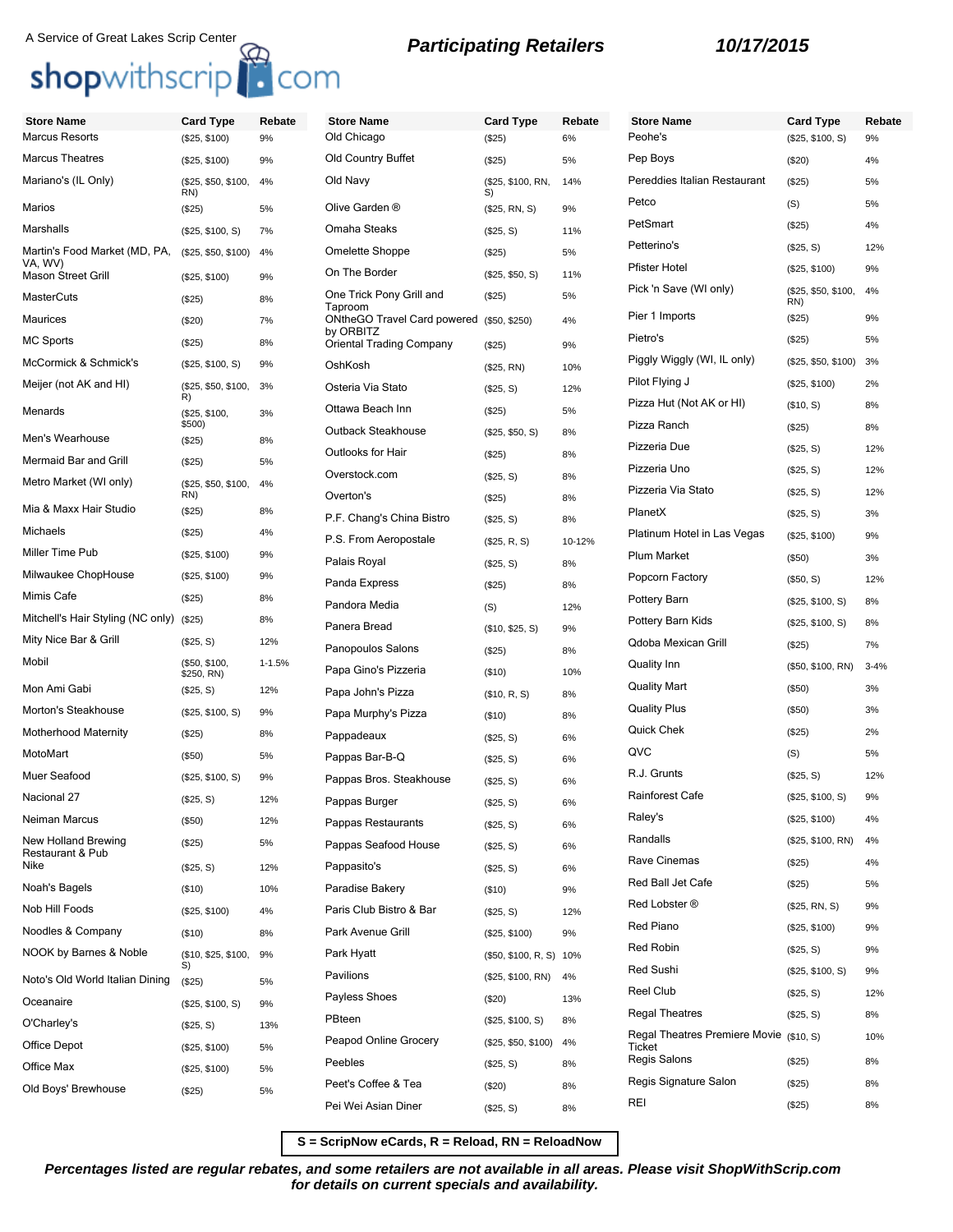| <b>Store Name</b>              | <b>Card Type</b>              | Rebate   | <b>Store Name</b>                | <b>Card Type</b>       | Rebate   | <b>Store Name</b>                        | <b>Card Type</b>             | Rebate     |
|--------------------------------|-------------------------------|----------|----------------------------------|------------------------|----------|------------------------------------------|------------------------------|------------|
| Republic Services              | (\$20, \$100)                 | 10%      | shi by Journeys                  | (\$25)                 | 10%      | Stir Lounge in Las Vegas                 | (\$25, \$100)                | 9%         |
| Restaurant at the Platinum     | (\$25, \$100)                 | 9%       | Shoe Carnival                    | (\$25)                 | 5%       | Stop & Shop (NOT TOPS)                   | (\$25, \$50, \$100)          | 4%         |
| <b>Restaurant Toulouse</b>     | (\$25)                        | 5%       | Shop 'N Save (IL and MO only)    | (\$25, \$100, RN)      | 4%       | Strack & VanTil                          | (\$25, \$100)                | 2%         |
| Restaurant.com                 | (\$20)                        | 50%      | Shopko                           | (\$25, \$100)          | 3%       | Stripburger                              | (\$25, S)                    | 12%        |
| <b>Restoration Hardware</b>    | (\$25, \$100)                 | 12%      | Shopko Hometown                  | (\$25, \$100)          | 3%       | Stub Hub                                 | (S)                          | 4%         |
| Rich                           | (\$25, \$100, R)              | 4%       | Shoppers Food & Pharmacy         | (\$25, \$100, RN)      | 4%       | Style America                            | (\$25)                       | 8%         |
| <b>Rio Grand Steakhouse</b>    | (\$25)                        | 5%       | (MD and VA only)<br>ShopRite     | (\$25, \$100)          | 4%       | Su Casa (Chicago Only)                   | (\$25, S)                    | 12%        |
| Ristorante Brissago            | (\$25, \$100)                 | 9%       | Showplace                        | (\$25, RN, S)          | 8%       | Suburban Extended Stay Hotel             | (\$50, \$100, RN)            | $3 - 4%$   |
| Rite Aid                       | (\$25)                        | 4%       | Showplace Gold Ticket            | (\$9.50)               | 10%      | <b>SUBWAY® Restaurants</b>               | (\$10, \$50, RN)             | 6%         |
| <b>River Crab</b>              | (\$25, \$100, S)              | 9%       | Shutterfly                       | (\$25, S)              | 9%       | <b>Summer House</b>                      | (\$25, S)                    | 12%        |
| <b>Rock Bottom Restaurant</b>  | (\$25)                        | 6%       | Simms Steakhouse                 | (\$25, \$100, S)       | 9%       | Sundance Grill                           | (\$25)                       | 5%         |
| Rodeway Inn                    | (\$50, \$100, RN)             | $3 - 4%$ | Sinclair Oil                     | (\$25, \$100)          | 1.5%     | Sunglass Hut                             | (\$25)                       | 12%        |
| Rosebud Bar & Grill            | (\$25)                        | 5%       | Sing Sing Dueling Pianos         | (\$25)                 | 6%       | Sunoco                                   | (\$50, \$250, RN)            | $1 - 1.5%$ |
| Rose's Express                 | (\$25)                        | 5%       | Sinigual                         | (\$25)                 | 8%       | <b>Sunset Waste</b>                      | (\$20, \$100)                | 10%        |
| Rose's on Reed's Lake          | (\$25)                        | 5%       | <b>Skirvin Hilton</b>            | (\$25, \$100)          | 9%       | SuperAmerica                             | (\$25, \$100, R)             | 4%         |
| Ross Dress for Less            | (\$25)                        | 8%       | Sleep Inn                        | (\$50, \$100, RN)      | $3 - 4%$ | Supercuts                                | (\$25)                       | 8%         |
| Roundys (IL and WI only)       | (\$25, \$50, \$100,           | 4%       | Smart & Final                    | (\$25, \$50, \$100)    | 3%       | <b>Superior Grocers</b>                  | (\$25)                       | 4%         |
| Royal Caribbean                | RN)<br>(\$100, S)             | 9%       | S-Mart Foods                     | (\$25, \$100)          | 2%       | SuperValu                                | (\$25, \$100, RN)            | 4%         |
| Royal Farms                    | (\$25, \$100)                 | 4%       | SmartStyle                       | (\$25)                 | 8%       | <b>Sweet Tomatoes</b>                    | (\$25)                       | 8%         |
| Ruby Tuesday                   | (\$25)                        | 8%       | Smashburger \$10                 | (\$10)                 | 10%      | T.J. Maxx                                | (\$25, \$100, S)             | 7%         |
| Ruth's Chris Steak House       | (\$50)                        | 10%      | Software Etc.                    | (\$25, S)              | 3%       | T.J.<br>Maxx/Marshalls/HomeGoods         | (\$25, \$100, S)             | 7%         |
| Ryan's Grill Buffet and Bakery | (\$25)                        | 5%       | Sony PlayStation Plus            | (S)                    | 4%       | <b>Taco Bell</b>                         | (\$10, RN)                   | 5%         |
| Safeway                        | (\$25, \$100, RN)             | 4%       | Sony PlayStation Store           | (S)                    | 4%       | Taco Time                                | (S)                          | 8%         |
| Sally Beauty Supply            | (\$25)                        | 12%      | Souplantation                    | (\$25)                 | 8%       | Talbots                                  | (\$25)                       | 13%        |
| Salt and Pepper                | (\$25)                        | 5%       | Southside Inn                    | (\$25)                 | 5%       | <b>Tanger Outlets</b>                    | (\$25)                       | 8%         |
| Saltgrass Steakhouse           | (\$25, \$100, S)              | 9%       | Spa & Wellness by Spa Week       | (\$25, S)              | 14%      | Target                                   | (\$25, \$50, \$100,<br>RN, S | 2.5%       |
| Sam's Club                     | (\$25, \$100,                 | 2.5%     | Spafinder Wellness 365           | (\$25, S)              | 12%      | Texaco                                   | (\$50, \$100,                | $1 - 1.5%$ |
| San Luis Resort                | \$250, S)<br>(\$25, \$100, S) | 9%       | Spaghetti Warehouse              | (\$20)                 | 18%      | <b>Texas Roadhouse</b>                   | \$250, RN)<br>(\$25)         | 8%         |
| Saranello's                    | (\$25, S)                     | 12%      | Spectators Sports Bar & Grill    | (\$25)                 | 5%       | <b>TGF Hair Salon</b>                    | (\$25)                       | 8%         |
| Saturday's Hair Salon          | (\$25)                        | 8%       | Speedway                         | (\$25, \$100, R)       | 4%       | <b>TGI Fridays</b>                       | (\$25, S)                    | 9%         |
| Save Mart Supermarkets         | (\$25, \$100)                 | 2%       | Speedway Food Court              | (\$20)                 | 7%       | The Home Depot                           | (\$25, \$100,                | 4%         |
| SaveRite Grocery Warehouse     | (\$25, \$100)                 | 4%       | <b>Sports Authority</b>          | (\$25, \$100, R, S) 8% |          |                                          | \$500, \$1000, S)            |            |
| Schuler Books & Music          | (\$25)                        | 10%      | <b>Sprouts Farmers Market</b>    | (\$25, \$50, \$100) 5% |          | Three Dots and a Dash                    | (\$25, S)                    | 12%        |
| Sears                          | (\$25, \$100,                 | 4%       | St. Louis Bread Company          | (\$10, \$25, S)        | 9%       | <b>Tim Hortons</b>                       | (\$10)                       | 5%         |
| Sears Auto Service Center      | \$250, S)<br>(\$25, \$100,    | 4%       | Stable Inn                       | (\$25)                 | 5%       | Timber Ridge Lodge &<br>Waterpark        | (\$25, \$100)                | 9%         |
|                                | \$250, S)                     |          | <b>Stage Stores</b>              | (\$25, S)              | 8%       | <b>Tokio Pub</b>                         | (\$25, S)                    | 12%        |
| Seasons 52 ®                   | (\$25, RN, S)                 | 9%       | Staples                          | (\$25, \$100, S)       | 5%       | Tom Thumb (TX)                           | (\$25, \$100, RN)            | 4%         |
| See's Candies                  | (\$25, \$18.50)               | 9-20%    | <b>Star Market</b>               | (\$25, \$100, RN)      | 4%       | <b>Tom's Food Markets</b><br>Tony Roma's | (\$25, \$100)                | 3%         |
| Sentry                         | (\$10, \$50)                  | 3%       | <b>Star Theatres</b>             | (\$25, RN, S)          | 8%       |                                          | (\$25, S)                    | 12%        |
| Sephora                        | (\$20, S)                     | 5%       | <b>Star Theatres Gold Ticket</b> | (\$9.50)               | 10%      | Tower of the Americas                    | (\$25, \$100, S)             | 9%         |
| Shaw's Crab House              | (\$25, S)                     | 12%      | Starbucks                        | (\$10, \$25, RN,<br>S) | 7%       | Town & Country Food Market               | (\$25, \$100)                | 2%         |
| Shaw's Supermarket             | (\$25, \$100, RN)             | 4%       | Stater Bros. Markets             | (\$25, \$100)          | 5%       | Toys"R"Us                                | (\$20, \$100, RN,<br>S)      | 3%         |
| Sheetz                         | (\$25, \$100, R)              | 3%       | Steak 'n Shake                   | (\$10)                 | 8%       | Tre Cugini Restorantee                   | (\$25)                       | 5%         |
| <b>Sheldon Cleaners</b>        | $($ \$5)                      | 9%       | <b>Stein Mart</b>                | (\$25, S)              | 7%       | <b>Trestle Stop</b>                      | (\$25)                       | 5%         |
| Shell                          | (\$25, \$50, \$100,<br>RN)    | 2.5%     | Stella Barra Pizzeria            | (\$25, S)              | 12%      | T-Rex                                    | (\$25, \$100, S)             | 9%         |
|                                |                               |          |                                  |                        |          |                                          |                              |            |

**S = ScripNow eCards, R = Reload, RN = ReloadNow**